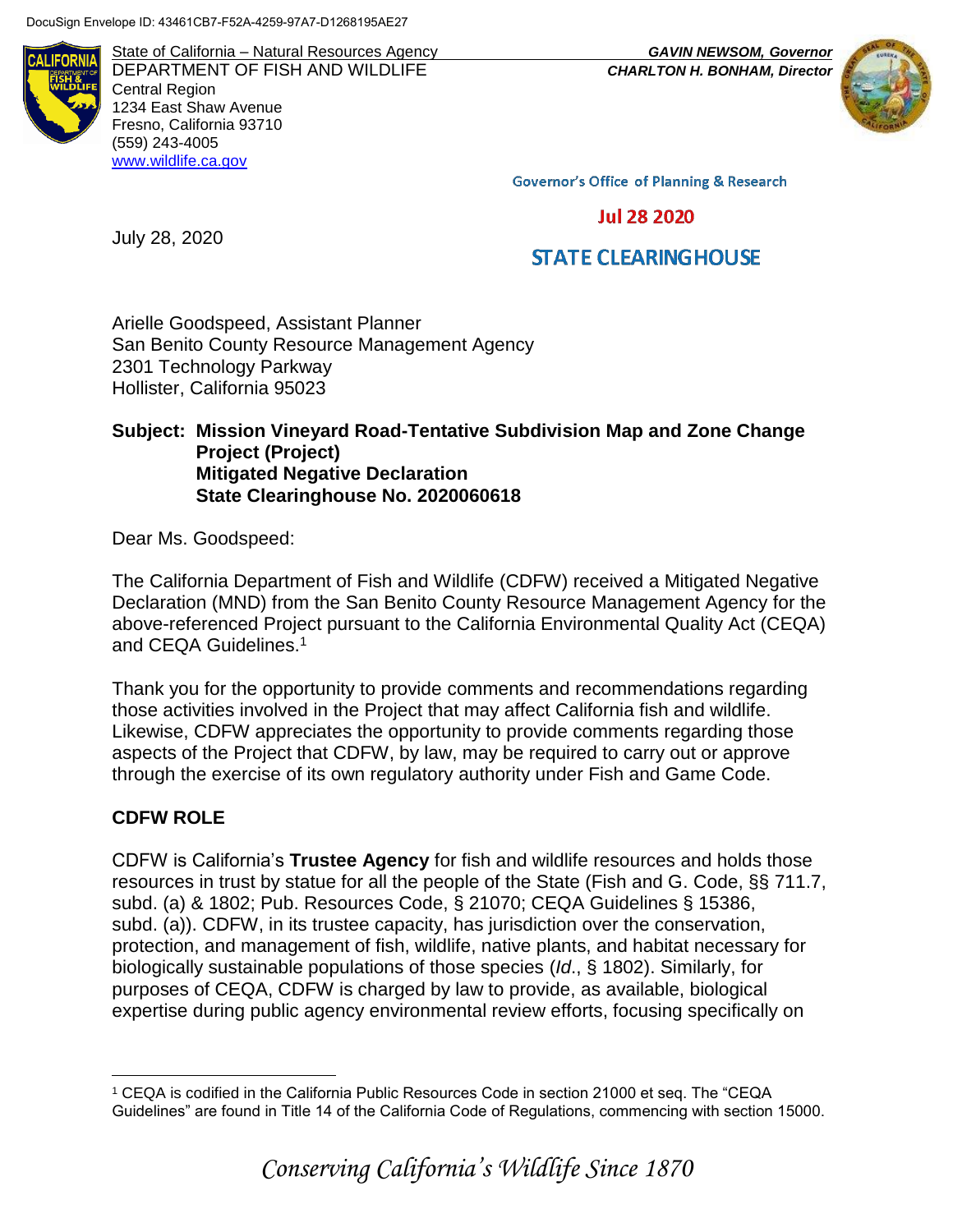projects and related activities that have the potential to adversely affect fish and wildlife resources.

CDFW is also submitting comments as a **Responsible Agency** under CEQA (Pub. Resources Code, § 21069; CEQA Guidelines, § 15381). CDFW expects that it may need to exercise regulatory authority as provided by the Fish and Game Code. As proposed, for example, the Project may be subject to CDFW's lake and streambed alteration regulatory authority (Fish & G. Code, § 1600 et seq.). Likewise, to the extent implementation of the Project as proposed may result in "take" as defined by State law of any species protected under the California Endangered Species Act (CESA) (Fish & G. Code, § 2050 et seq.), related authorization as provided by the Fish and Game Code will be required.

**Nesting Birds:** CDFW has jurisdiction over actions with potential to result in the disturbance or destruction of active nest sites or the unauthorized take of birds. Fish and Game Code sections that protect birds, their eggs and nests include, sections 3503 (regarding unlawful take, possession or needless destruction of the nest or eggs of any bird), 3503.5 (regarding the take, possession or destruction of any birds-of-prey or their nests or eggs), and 3513 (regarding unlawful take of any migratory nongame bird).

In this role, CDFW is responsible for providing, as available, biological expertise during public agency environmental review efforts (e.g., CEQA), focusing specifically on project activities that have the potential to adversely affect fish and wildlife resources. CDFW provides recommendations to identify potential impacts and possible measures to avoid or reduce those impacts.

## **PROJECT DESCRIPTION SUMMARY**

### **Proponent: James P. Dassel**

**Objective:** The Project proposes to subdivide two parcels totaling 30.656 acres. The development of the property will include the creation of five (5) one-acre single-family residential lots, and one (1) twenty-five (25) acre lot with a 24-acre open space easement to preserve a hillside. The five one-acre lots will be clustered in the flat areas adjacent to Mission Vineyard Road and each will include a building site for a 2,000 to 4,000 square foot single family house. The 25-acre lot will encompass the remainder of the project area. The 24-acre open space easement will allow for the construction of a single-family residence and accessory structures over a portion of the property not to exceed one acre. Driveways to the residences will be off Mission Vineyard Road and grouped so that there are three driveways total (1 shared by Lots 1 and 2, 1 shared by Lots 3 and 4, and 1 shared by Lots 5 and 6).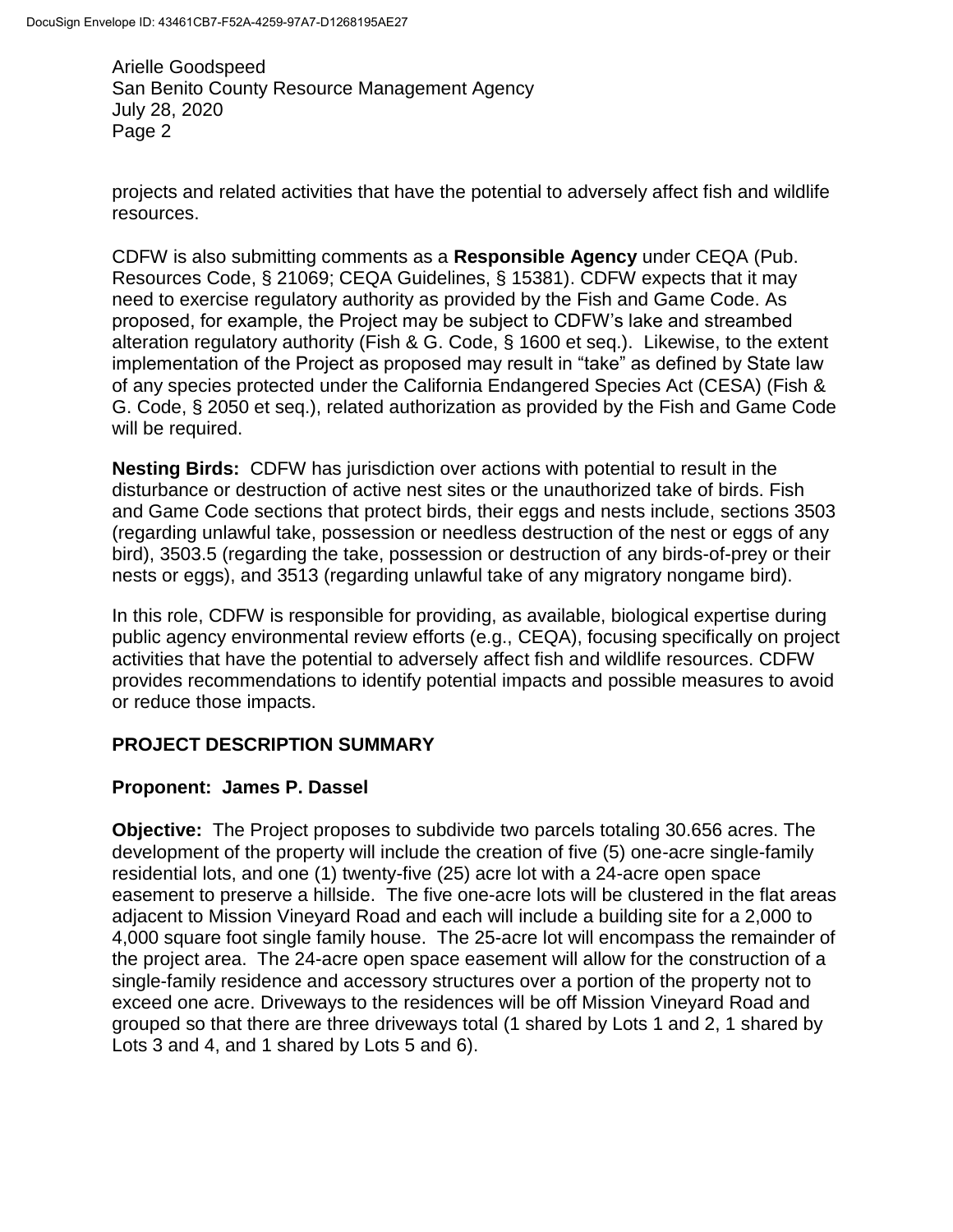The driveways will be constructed as required by County Code. The project will also include the widening of the southerly half of Mission Vineyard Road to the width required by County Code together with the re-grading of the existing roadside ditch and storm water runoff mitigation according to the requirements of County Code and the Central Coast Regional Water Quality Control Board.

Water service to the new lots will be provided by the City of San Juan Bautista which currently serves the site and new services will be provided as required by the City as defined in the August 23, 2018 and June 24, 2020 letter provided by the City. Each Lot will have an on-site septic system and will also be conditioned to connect to the City of San Juan Bautista sewer system within six months of the City's completion of a sewer main in front of these properties to meet General Plan policy. Electric and Communication service to the new lots will be underground from the existing overhead lines that run along the north side of Mission Vineyard Road.

#### **Location:**

The proposed project is located at 333 Mission Vineyard Road (APNs 012-190-041 and 012-190-042). The parcel is located approximately 1.0 mile southeast of the City of San Juan Bautista across State Route 156 (Section 3 of T13S/R4E MDB&M).

**Timeframe:** Not specified.

### **COMMENTS AND RECOMMENDATIONS**

CDFW offers the following comments and recommendations to assist San Benito County Resource Management Agency in adequately identifying and/or mitigating the Project's significant, or potentially significant, direct and indirect impacts on fish and wildlife (biological) resources. Editorial comments or other suggestions may also be included to improve the document.

Currently, a MND has been prepared to determine the likely environmental impacts associated with the Project, however, there was only one mitigation measure provided for biological resources, for reducing impacts to nesting birds. In fact, the MND states that the site does not contain sensitive or significant biologic resources, but did not provide any biological survey results to make that determination. CDFW is concerned regarding adequacy or lack of mitigation measures for special-status species including, but not limited to, the State and federally threatened California tiger salamander (*Ambystoma californiense*), the State threatened tricolored blackbird (*Agelaius tricolor*), the federally threatened and State species of special concern California red-legged frog (*Rana draytonii*), and State species of special concern burrowing owl (*Athene cunicularia*) and American badger (*Taxidea taxus*). In order to adequately assess any potential impact to biological resources, focused biological surveys should be conducted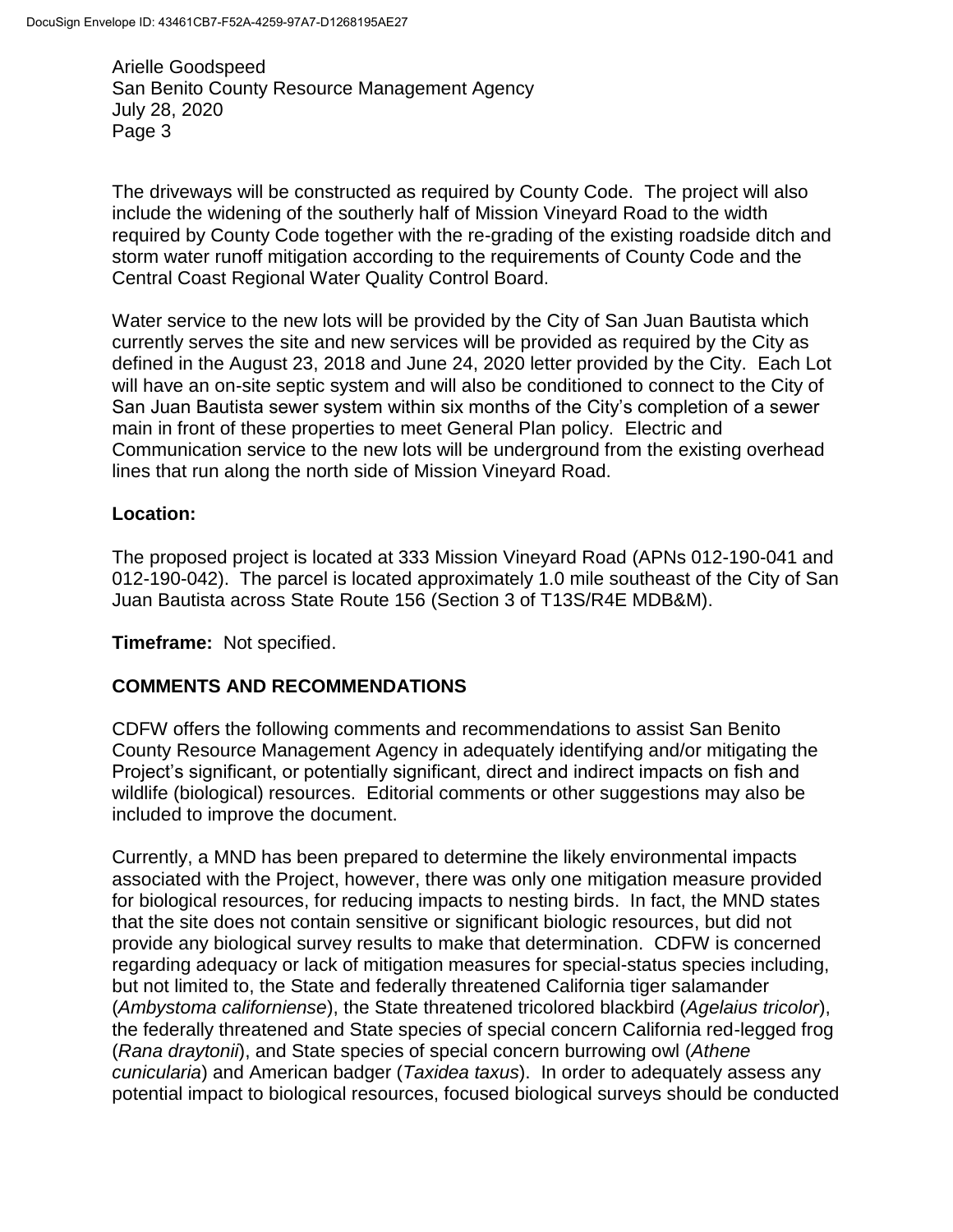by a qualified wildlife biologist/botanist during the appropriate survey period(s) in order to determine whether any special-status species may be present within the Project area. Properly conducted biological surveys, and the information assembled from them, are essential to identify any mitigation, minimization, and avoidance measures and/or the need for additional or protocol-level surveys and to identify any Project-related impacts under CESA and other species of concern.

#### **I. Environmental Setting and Related Impact**

**Would the Project have a substantial adverse effect, either directly or through habitat modifications, on any species identified as a candidate, sensitive, or special status-species in local or regional plans, policies, or regulations, or by CDFW or the United States Fish and Wildlife Service (USFWS)?**

### **COMMENT 1: California Tiger Salamander (CTS)**

**Issue:** CTS are known to occur in the Project vicinity (CDFW 2020). Aerial imagery shows that the proposed Project site contains both CTS upland and breeding habitat. Please be advised that any take that occurs without prior acquisition of an Incidental Take Permit (ITP) (pursuant to Fish and Game Code section 2081(b)) from CDFW would result in a violation of CESA.

**Specific Impacts:** Without appropriate avoidance and minimization measures for CTS, potential significant impacts resulting from ground- and vegetation-disturbing activities associated with construction of the Project include collapse of small mammal burrows, inadvertent entrapment, reduced reproductive success, reduction in health and vigor of eggs and/or young, direct mortality of individuals, and displacement due to sound or vibration. Excavation of any small mammal burrow within the Project site could result in take of CTS through capture, crushing as a result of burrow collapse, entombment, etc.

**Evidence impact would be significant:** Up to 75% of historic CTS habitat has been lost to development (Searcy et al. 2013). Loss, degradation, and fragmentation of habitat are the primary threats to CTS. Contaminants and vehicle strikes are also sources of mortality for the species (CDFW 2015a, USFWS 2017a). The Project site is within the range of CTS and has suitable habitat (i.e., aquatic breeding habitat, grasslands interspersed with burrows). CTS have been determined to be physiologically capable of dispersing up to approximately 1.5 miles from seasonally flooded wetlands (Searcy and Shaffer 2011) and have the potential to occur on or near the Project site (CDFW 2020). Given the presence of suitable habitat on the Project site, Project activities have the potential to significantly impact local populations of CTS.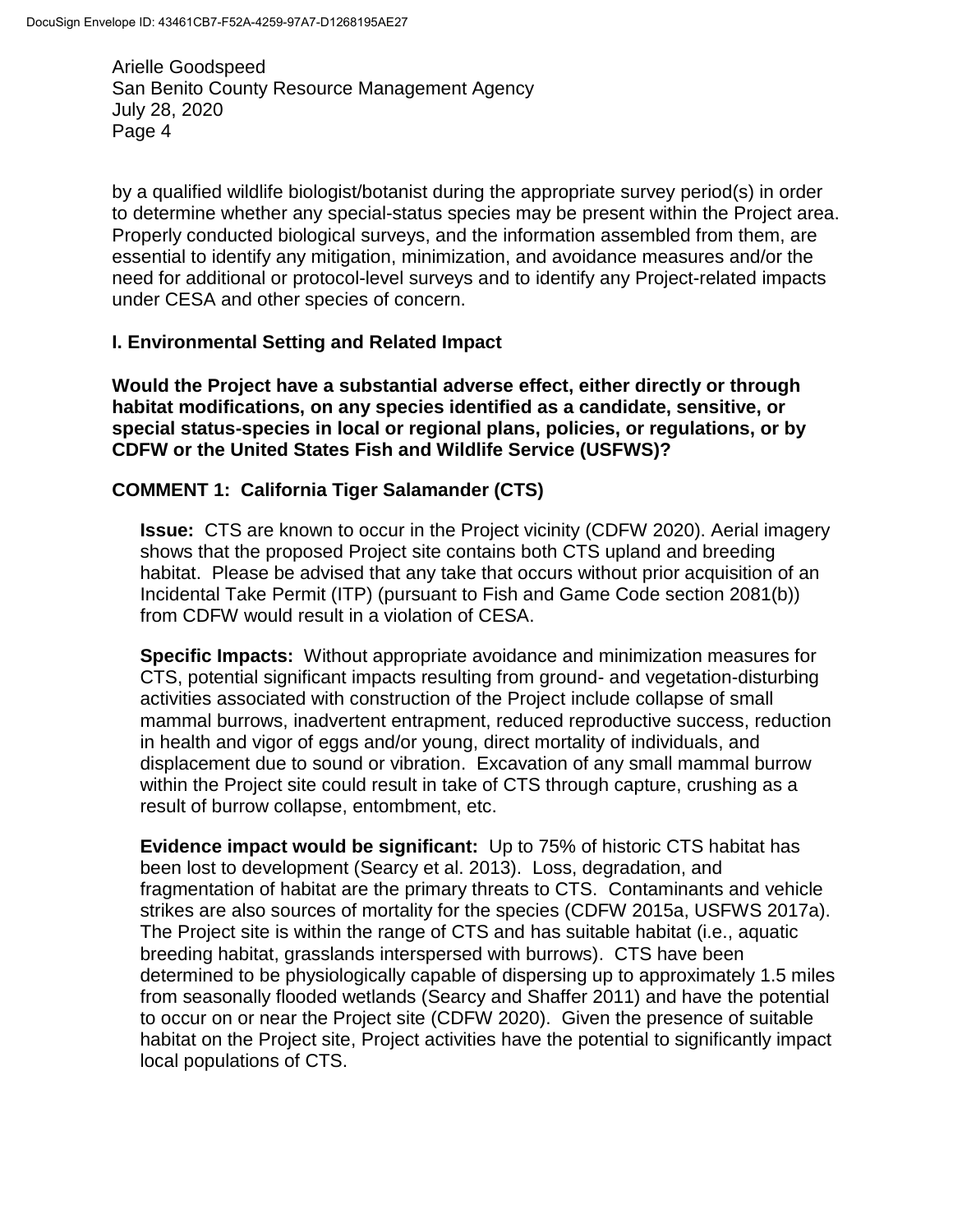### **Recommended Potentially Feasible Mitigation Measure(s)**

Because suitable habitat for CTS is present on the Project site and CTS has been documented in the vicinity of the Project site, CDFW recommends editing the MND to include the following mitigation measures and that these measures be made conditions of approval for the Project.

### **Recommended Mitigation Measure 1: Focused CTS Protocol-level Surveys**

CTS are known to occur adjacent to the Project site (CDFW 2020). Therefore, protocol-level surveys are advised to be conducted in accordance with the USFWS' Interim Guidance document (USFWS 2003). CDFW advises that the survey include a 100-foot buffer around the Project area in all areas of wetland and upland habitat that could support CTS. CDFW recommends that survey findings be submitted for review. In order for a negative finding for CTS to be accepted, CDFW must make a determination on whether there has been sufficient rainfall to accept negative finding results. In addition, acceptance of a negative finding for CTS requires protocol-level surveys for two consecutive wet seasons.

### **Recommended Mitigation Measure 2: CTS Avoidance**

CDFW recommends that a minimum 50-foot no-disturbance buffer be delineated around all small mammal burrows within and/or adjacent to the Project construction footprint and occupied breeding pools within and/or adjacent to the Project site footprint. CDFW also recommends avoiding any impacts that could alter the hydrology or result in sedimentation of breeding pools. If avoidance is not feasible, consultation with CDFW is warranted to determine if the Project can avoid take.

### **Recommended Mitigation Measure 3: CTS Take Authorization**

If through surveys it is determined that CTS are occupying or have the potential to occupy the Project site and take cannot be avoided, acquisition of take authorization would be warranted prior to initiating ground-disturbing activities. Take authorization would occur through issuance of an ITP by CDFW, pursuant to Fish and Game Code section 2081(b). Alternatively, in the absence of protocol surveys, the applicant can assume presence of CTS within the Project site and obtain an ITP from CDFW. Due to known CTS occurrences adjacent to the Project site, CDFW recommends that an ITP will be obtained.

### **COMMENT 2: Tricolored Blackbird (TRBL)**

**Issue:** TRBL have the potential to occur near the Project site. Review of aerial imagery indicates that the Project site is near dense low vegetation fields that may serve as nest colony sites.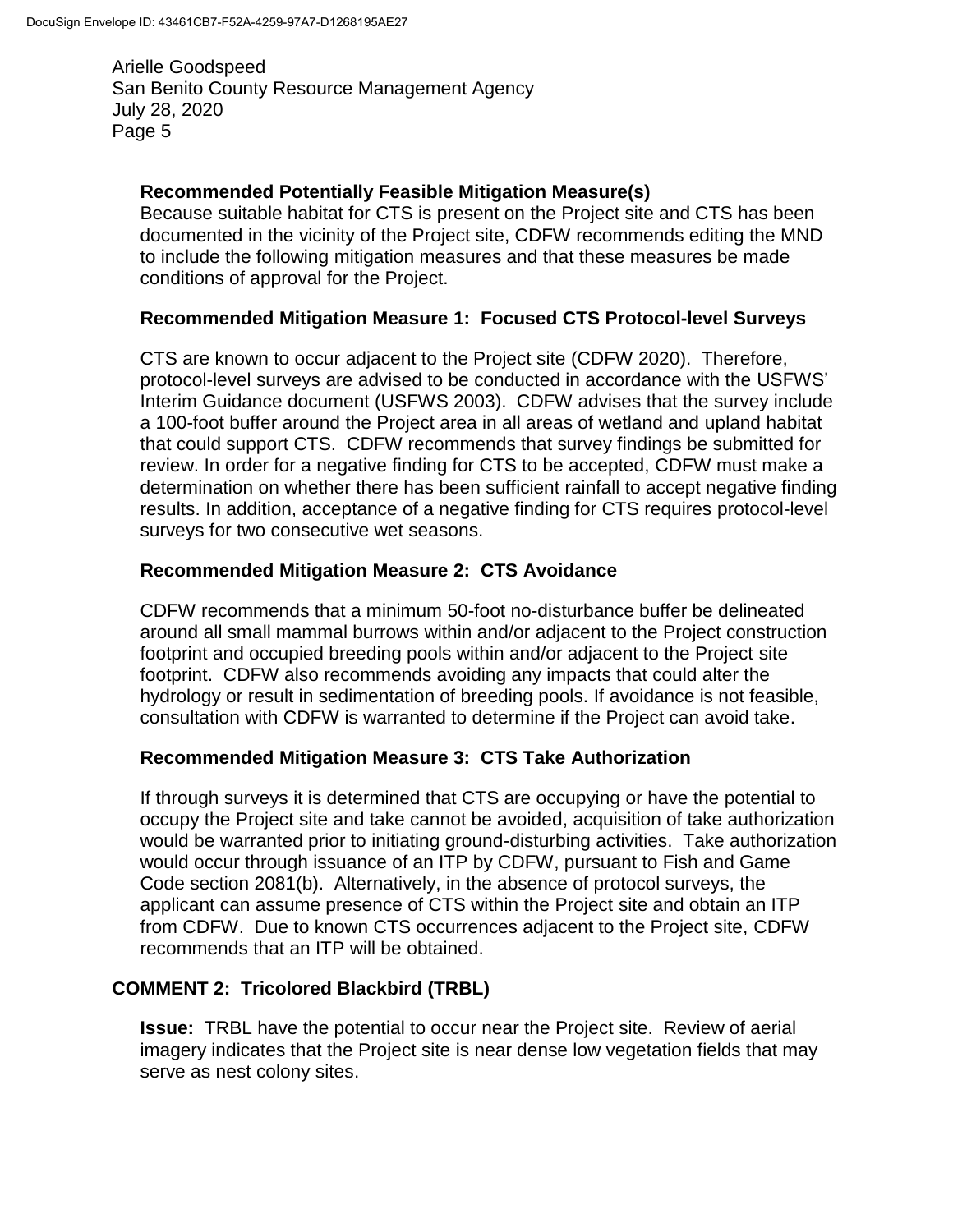**Specific impact:** Without appropriate avoidance and minimization measures for TRBL, potential significant impacts include nest and/or colony abandonment, reduced reproductive success, and reduced health and vigor of eggs and/or young.

**Evidence impact would be significant:** TRBL aggregate and nest colonially, forming colonies of up to 100,000 nests (Meese et al. 2014). Approximately 86% of the global population is found in the San Joaquin Valley (Kelsey 2008, Weintraub et al. 2016). Increasingly, TRBL are forming larger colonies that contain progressively larger proportions of the species' total population (Kelsey 2008). In 2008, for example, 55% of the species' global population nested in only two colonies, which were located in silage fields (Kelsey 2008). In 2017, approximately 30,000 TRBL were distributed among only 16 colonies in Merced County (Meese 2017). Nesting can occur synchronously, with all eggs laid within one week (Orians 1961). For these reasons, depending on timing, disturbance to nesting colonies can cause abandonment, significantly impacting TRBL populations (Meese et al. 2014).

### **Recommended Potentially Feasible Mitigation Measure(s)**

To evaluate potential Project-related impacts to TRBL, CDFW recommends conducting the following evaluation of the Project site, editing the MND to include the following mitigation measures, and that these measures be made conditions of approval for the Project.

### **Recommended Mitigation Measure 4: TRBL Habitat Assessment**

CDFW recommends that a qualified biologist conduct a habitat assessment adjacent to the Project site in advance of Project implementation, to determine if the Project site or its vicinity contains suitable habitat for TRBL.

#### **Recommended Mitigation Measure 5: TRBL Surveys**

CDFW recommends that Project activities be timed to avoid the typical bird breeding season (February 1 through September 15). However, if Project activities must take place during that time, CDFW recommends that a qualified wildlife biologist conduct surveys for nesting TRBL, within a minimum 500-foot buffer from the Project site, no more than 10 days prior to the start of implementation to evaluate presence/absence of TRBL nesting colonies in proximity to Project activities and to evaluate potential Project-related impacts.

#### **Recommended Mitigation Measure 6: TRBL Avoidance**

If an active TRBL nesting colony is found during pre-activity surveys, CDFW recommends implementation of a minimum 300-foot no-disturbance buffer in accordance with CDFW's "Staff Guidance Regarding Avoidance of Impacts to Tricolored Blackbird Breeding Colonies on Agricultural Fields in 2015" (CDFW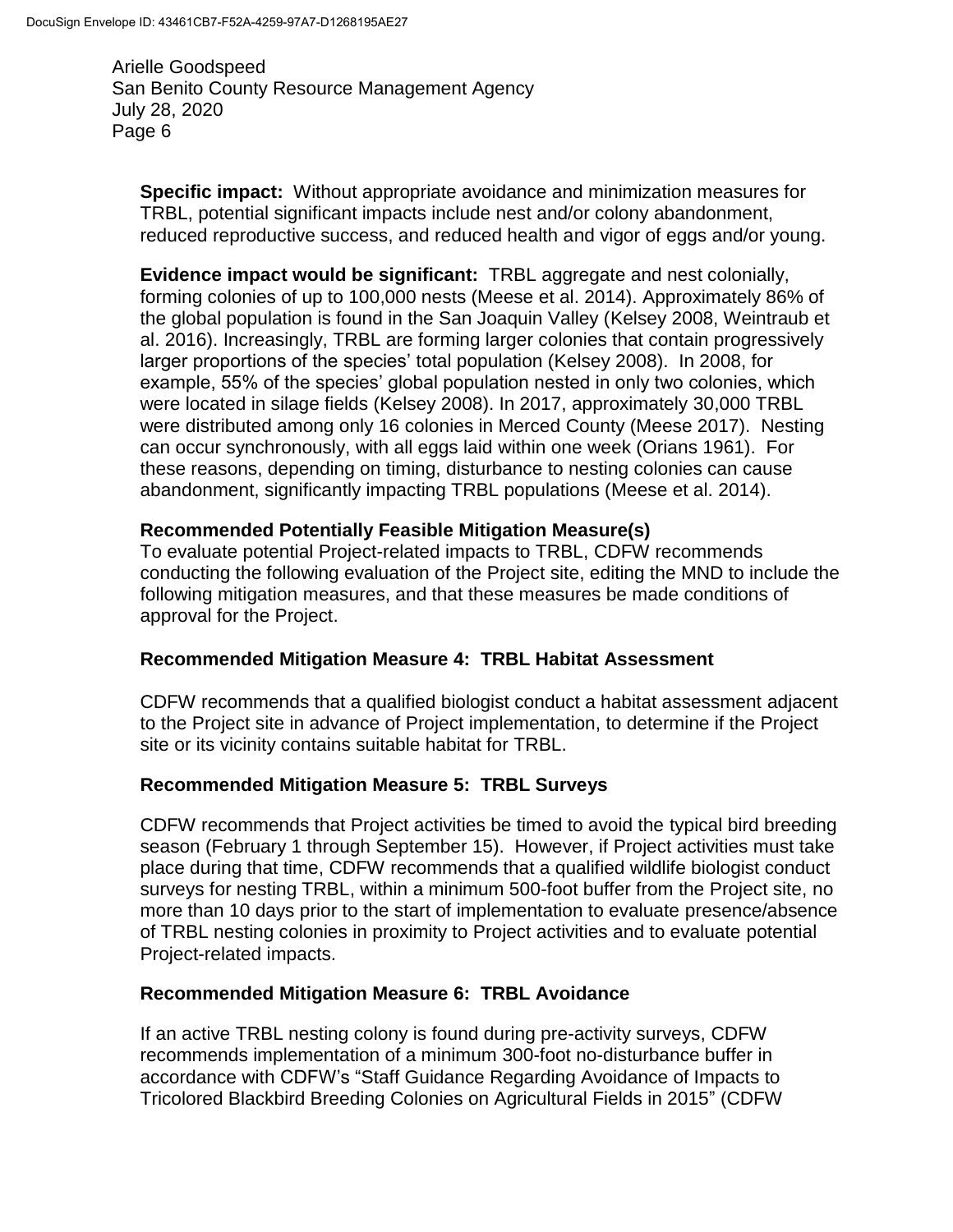2015b). CDFW advises that this buffer remain in place until the breeding season has ended or until a qualified biologist has determined that nesting has ceased, the birds have fledged, and are no longer reliant upon the colony or parental care for survival. It is important to note that TRBL colonies can expand over time and for this reason, the colony may need to be reassessed to determine the extent of the breeding colony within 10 days prior to Project initiation.

#### **Recommended Mitigation Measure 7: TRBL Take Authorization**

In the event that a TRBL nesting colony is detected during surveys, consultation with CDFW is warranted to discuss how to implement the Project and avoid take, or if avoidance is not feasible, to acquire an ITP, pursuant to Fish and Game Code Section 2081(b), prior to any ground-disturbing activities.

### **COMMENT 3: California Red-legged Frog (CRLF)**

**Issue**: CRLF are known to occur within the vicinity of the Project area (CDFW 2020). CRLF require a variety of habitats, including aquatic breeding and upland dispersal habitats. Breeding sites of the CRLF are in aquatic habitats including pools and backwaters within streams and creeks, ponds, marshes, springs, sag ponds, dune ponds and lagoons. Additionally, CRLF frequently breed in artificial impoundments such as stock ponds (USFWS 2002). Breeding sites are generally found in deep, still or slow-moving water (greater than 2.5 feet) and can have a wide range of edge and emergent cover amounts. CRLF can breed at sites with dense shrubby riparian or emergent vegetation, such as cattails or overhanging willows, or can proliferate in ponds devoid of emergent vegetation and any apparent vegetative cover (i.e., stock ponds). CRLF habitat includes nearly any area within one to two miles of a breeding site that stays moist and cool through the summer; this includes non-breeding aquatic habitat in pools of slow-moving streams, perennial or ephemeral ponds, and upland sheltering habitat such as rocks, small mammal burrows, logs, densely vegetated areas, and even man-made structures (i.e., culverts, livestock troughs, spring-boxes, and abandoned sheds) (USFWS 2017b). Review of aerial imagery indicates that the Project site could serve as habitat to CRLF.

**Specific impact:** Without appropriate avoidance and minimization measures for CRLF, potentially significant impacts associated with the Project's activities could include direct mortality effects and indirect negative effects by altering habitat availability and quality.

**Evidence impact is potentially significant:** CRLF populations throughout the state have experienced ongoing and drastic declines and many have been extirpated (Thomson et al. 2016). Habitat loss from growth of cities and suburbs, mining, overgrazing by cattle, invasion of nonnative plants, impoundments, water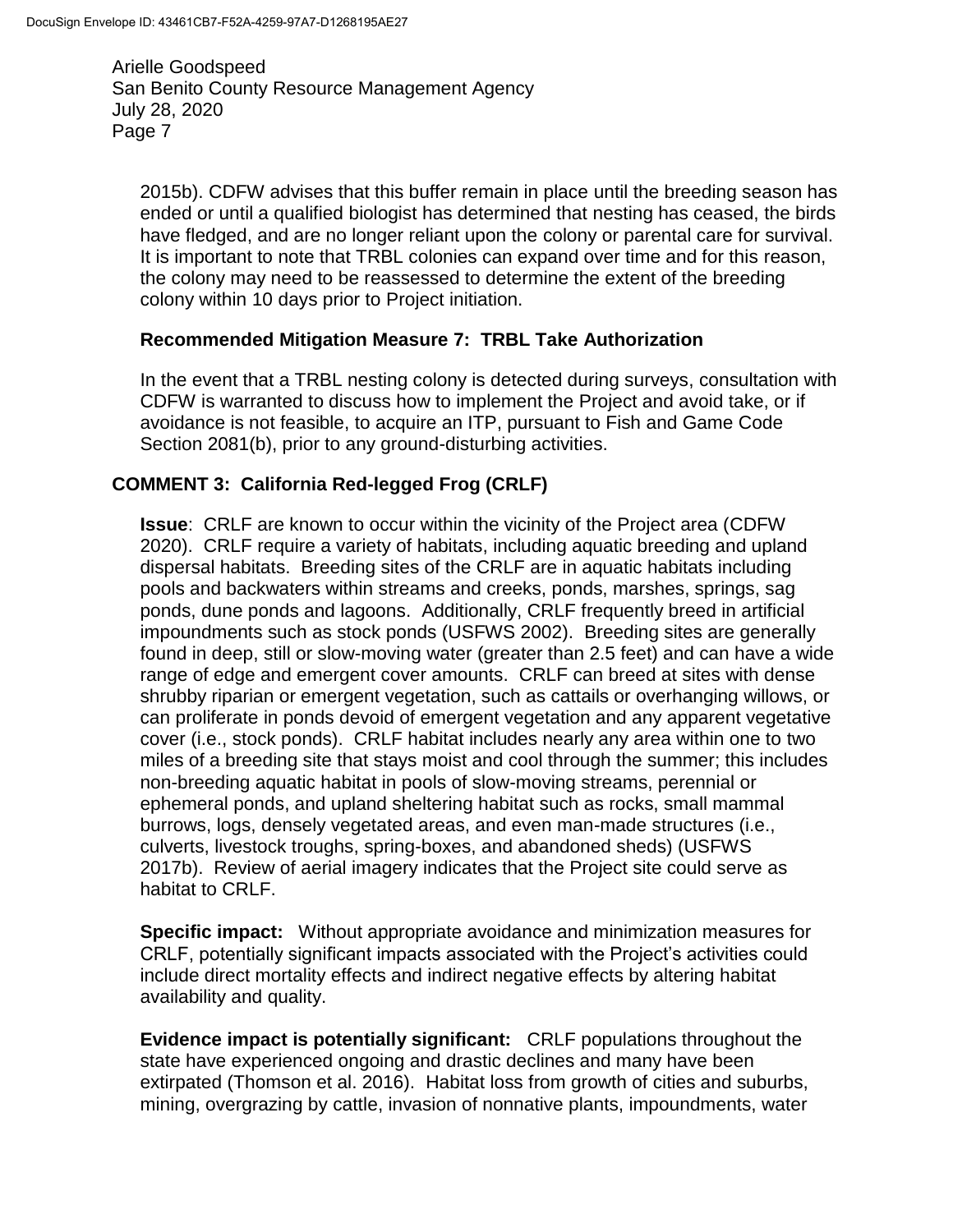diversions, stream maintenance for flood control, degraded water quality, and introduced predators, such as bullfrogs are the primary threats to CRLF (Thomson et al. 2016, USFWS 2017b). Review of aerial imagery indicates that numerous Project sites within the larger Project area could serve as habitat to CRLF. Therefore, project activities have the potential to significantly impact CRLF.

### **Recommended Potentially Feasible Mitigation Measure(s)**

CDFW recommends conducting the following evaluation of individual Project sites, editing the MND to include the following measures, and that these measures be made conditions of approval for the Project.

### **Recommended Mitigation Measure 8: CRLF Habitat Assessment**

CDFW recommends that a qualified biologist conduct a habitat assessment in advance of project implementation, to determine if Project sites or their immediate vicinities contain suitable habitat for CRLF.

#### **Recommended Mitigation Measure 9: CRLF Surveys**

If suitable habitat is present, CDFW recommends that a qualified wildlife biologist conduct surveys for CRLF within 48 hours prior to commencing work (i.e., two night surveys immediately prior to construction or as otherwise required by the USFWS) in accordance with the USFWS's *"Revised Guidance on Site Assessment and Field Surveys for the California Red-legged Frog"* (USFWS 2005) to determine if CRLF are within or adjacent to individual Project sites.

#### **Recommended Mitigation Measure 10: CRLF Avoidance**

If any CRLF are found during preconstruction surveys or at any time during construction, CDFW recommends that construction cease and that CDFW be contacted to discuss a relocation plan for CRLF by a qualified biologist. CDFW recommends that initial ground-disturbing activities be timed to avoid the period when CRLF are most likely to be moving through upland areas (November 1 and March 31). If ground-disturbing activities take place between November 1 and March 31, CDFW recommends that a qualified biologist monitor construction activities daily for CRLF.

### **COMMENT 4: Burrowing Owl (BUOW)**

**Issue:** BUOW occur near the Project site (CDFW 2020). BUOW inhabit open grassland or adjacent canal banks, ROWs, vacant lots, etc., containing small mammal burrows, a requisite habitat feature used by BUOW for nesting and cover. Habitat on and adjacent to the Project site supports grassland habitat.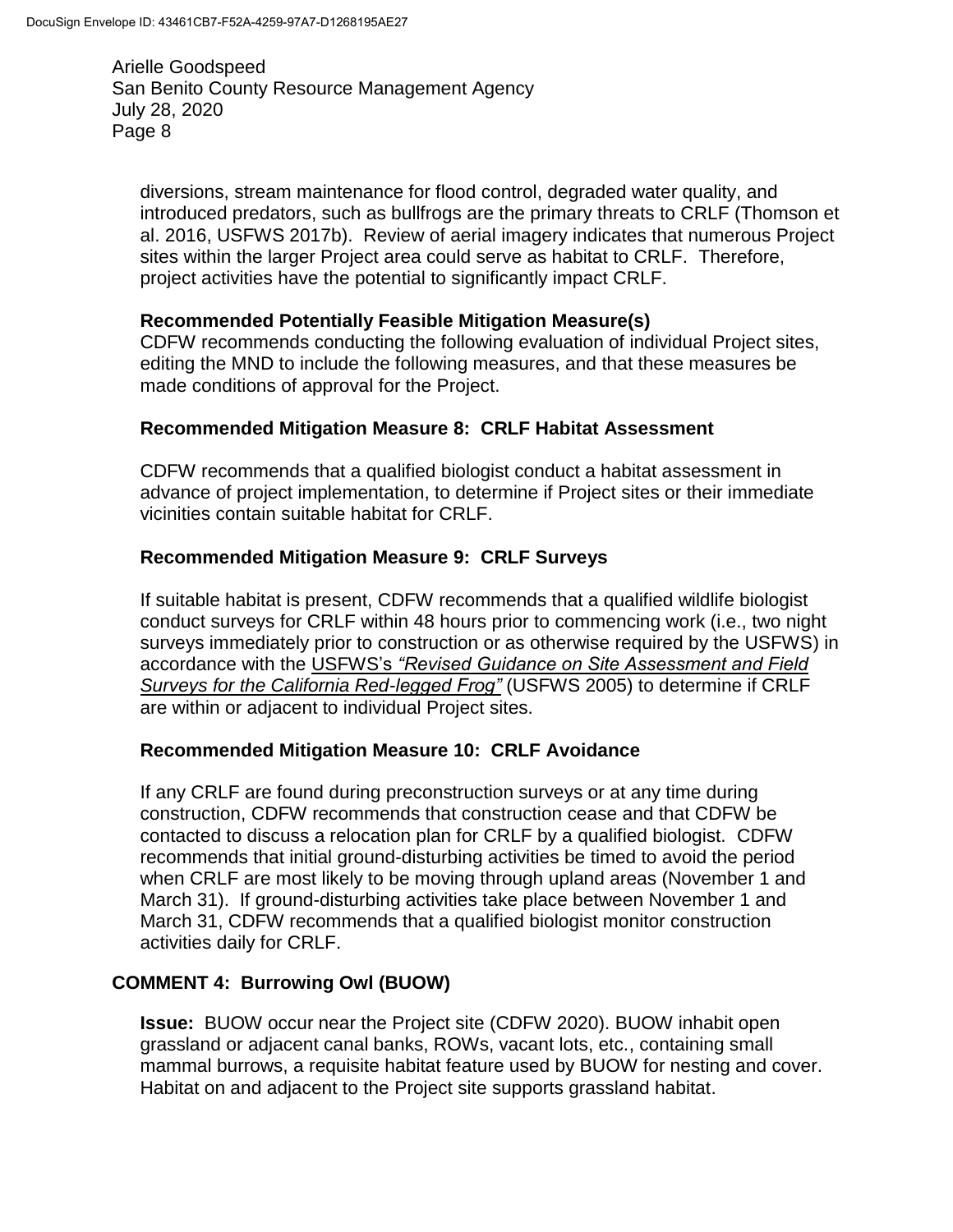**Specific impact:** Potentially significant direct impacts associated with subsequent activities and development include burrow collapse, inadvertent entrapment, nest abandonment, reduced reproductive success, reduction in health and vigor of eggs and/or young, and direct mortality of individuals.

**Evidence impact is potentially significant:** BUOW rely on burrow habitat year-round for their survival and reproduction. Habitat loss and degradation are considered the greatest threats to BUOW in California's Central Valley (Gervais et al. 2008). The Project site contains and is bordered by some of the only remaining undeveloped land in the vicinity, which is otherwise intensively managed for agriculture or housing developments. Therefore, subsequent ground-disturbing activities associated with Project approval have the potential to significantly impact local BUOW populations. In addition, and as described in CDFW's "Staff Report on Burrowing Owl Mitigation" (CDFG 2012), excluding and/or evicting BUOW from their burrows is considered a potentially significant impact under CEQA.

### **Recommended Potentially Feasible Mitigation Measure(s)**

To evaluate potential impacts to BUOW, CDFW recommends editing the MND to include the following measures and that these measures be made conditions of approval for the Project.

### **Recommended Mitigation Measure 11: BUOW Surveys**

CDFW recommends assessing presence/absence of BUOW by having a qualified biologist conduct surveys following the California Burrowing Owl Consortium's (CBOC) "Burrowing Owl Survey Protocol and Mitigation Guidelines" (CBOC 1993) and CDFW's "Staff Report on Burrowing Owl Mitigation" (CDFG 2012). Specifically, CBOC and CDFW's Staff Report suggest three or more surveillance surveys conducted during daylight with each visit occurring at least three weeks apart during the peak breeding season (April 15 to July 15), when BUOW are most detectable.

### **Recommended Mitigation Measure 12: BUOW Avoidance**

CDFW recommends no-disturbance buffers, as outlined in the "Staff Report on Burrowing Owl Mitigation" (CDFG 2012), be implemented prior to and during any ground-disturbing activities. Specifically, CDFW's Staff Report recommends that impacts to occupied burrows be avoided in accordance with the following table unless a qualified biologist approved by CDFW verifies through non-invasive methods that either: 1) the birds have not begun egg laying and incubation; or 2) that juveniles from the occupied burrows are foraging independently and are capable of independent survival.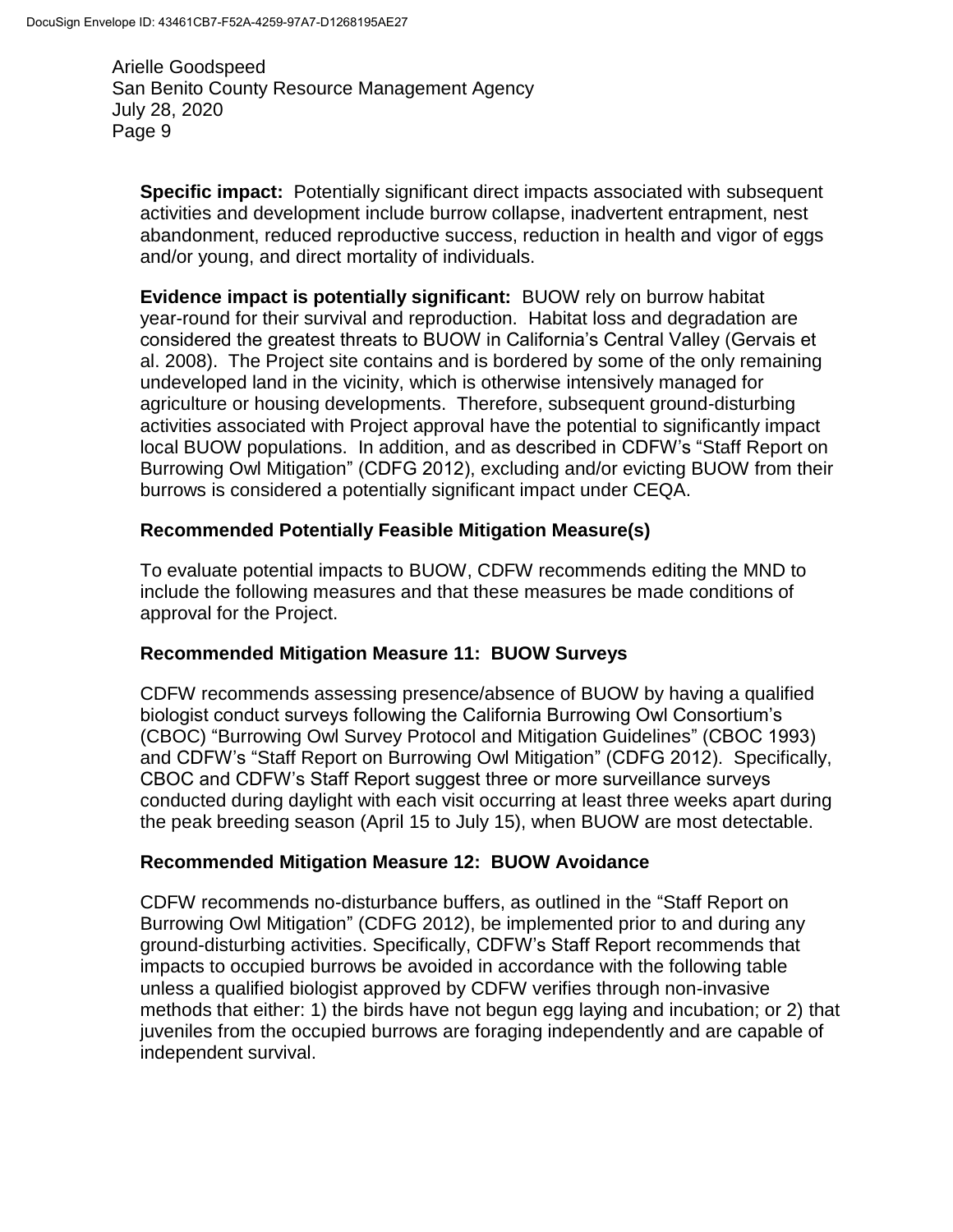| Location      | Time of Year   | Level of Disturbance |       |       |
|---------------|----------------|----------------------|-------|-------|
|               |                | Low                  | Med   | High  |
| Nesting sites | April 1-Aug 15 | $200 \; \text{m}^*$  | 500 m | 500 m |
| Nesting sites | Aug 16-Oct 15  | 200 m                | 200 m | 500 m |
| Nesting sites | Oct 16-Mar 31  | 50 <sub>m</sub>      | 100 m | 500 m |

 $*$  meters  $(m)$ 

### **Recommended Mitigation Measure 13: BUOW Passive Relocation and Mitigation**

If BUOW are found within these recommended buffers and avoidance is not possible, it is important to note that according to the Staff Report (CDFG 2012), exclusion is not a take avoidance, minimization, or mitigation method and is considered a potentially significant impact under CEQA. However, if necessary, CDFW recommends that burrow exclusion be conducted by qualified biologists and only during the non-breeding season, before breeding behavior is exhibited and after the burrow is confirmed empty through non-invasive methods, such as surveillance. CDFW recommends replacement of occupied burrows with artificial burrows at a ratio of one burrow collapsed to one artificial burrow constructed (1:1) as mitigation for the potentially significant impact of evicting BUOW. BUOW may attempt to colonize or re-colonize an area that will be impacted; thus, CDFW recommends ongoing surveillance, at a rate that is sufficient to detect BUOW if they return.

## **COMMENT 5: American Badger (AMBA)**

**Issue:** American badger have the potential to occur in and near the Project site (CDFW 2020). Badgers occupy sparsely vegetated land cover with dry, friable soils to excavate dens, which they use for cover, and that support fossorial rodent prey populations (i.e. ground squirrels, pocket gophers, etc.) (Zeiner et. al 1990). The Project site may support these requisite habitat features. Therefore, the Project has the potential to impact American badger.

**Specific impact:** Without appropriate avoidance and minimization measures for American badger, potentially significant impacts associated with ground disturbance include direct mortality or natal den abandonment, which may result in reduced health or vigor of young.

**Evidence impact is potentially significant:** Habitat loss is a primary threat to American badger (Gittleman et. al 2001). The Project is expected to disturb annual grassland habitat. As a result, ground-disturbing activities have the potential to significantly impact local populations of American badger.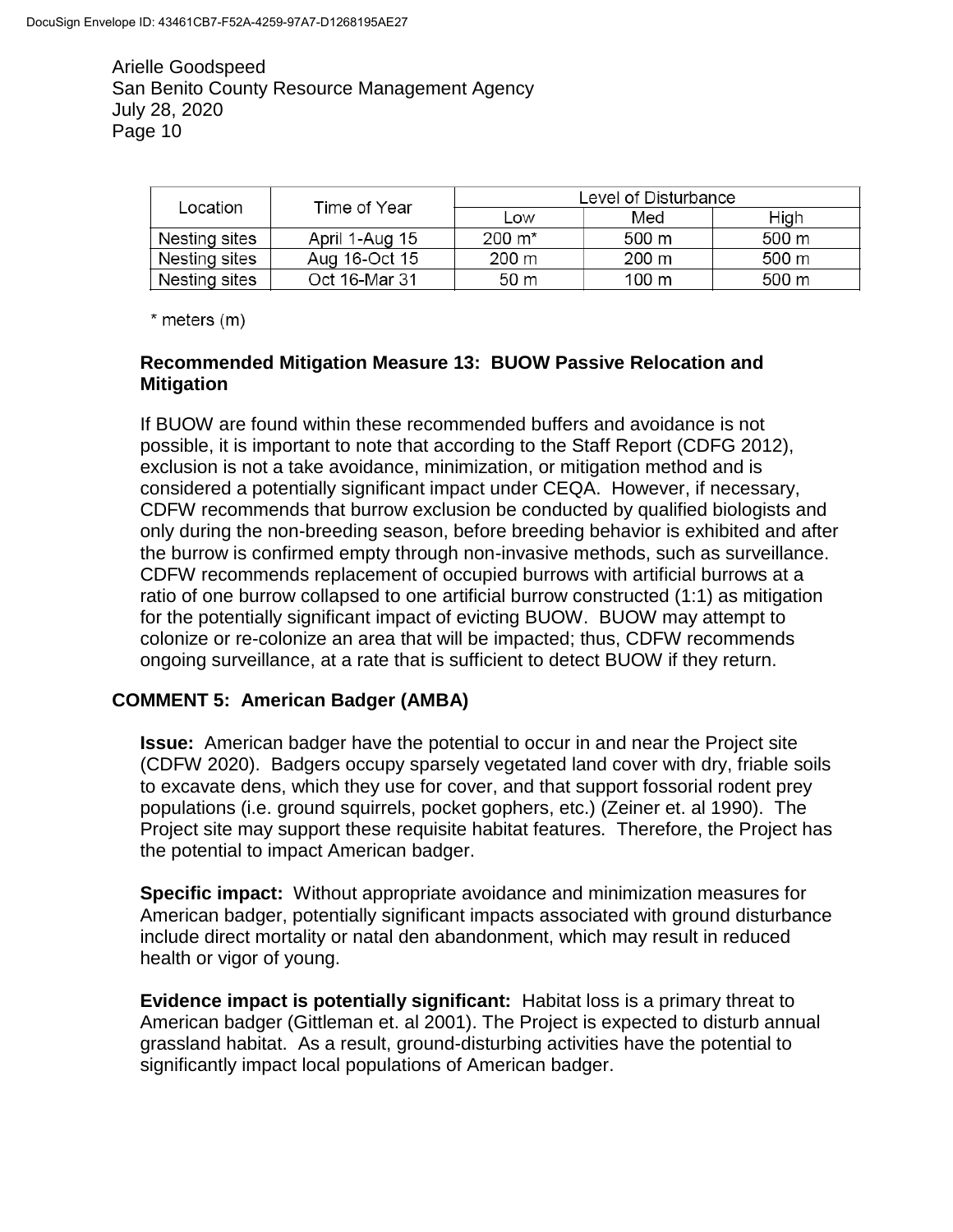### **Recommended Potentially Feasible Mitigation Measure(s)**

CDFW recommends editing the MND to include the following measures and that these measures be made conditions of approval for the Project.

### **Recommended Mitigation Measure 14: AMBA Surveys**

If suitable habitat is present, CDFW recommends that a qualified biologist conduct focused surveys for American badger and their requisite habitat features (dens) to evaluate potential impacts resulting from ground- and vegetation-disturbance.

### **Recommended Mitigation Measure 15: AMBA Avoidance**

Avoidance whenever possible is encouraged via delineation and observation of a 50-foot no-disturbance buffer around occupied dens and a 250-foot no-disturbance buffer around natal dens until it is determined through non-invasive means that individuals occupying the den have dispersed.

### **II. Editorial Comments and/or Suggestions**

**Nesting Birds:** The Project contains and is adjacent to habitat that provides nesting habitat for birds. While the MND included Mitigation Measure BIO-1 to reduce impacts to nesting birds, CDFW is concerned regarding the adequacy of this measure. CDFW encourages that Project implementation occur during the bird non-nesting season. However, if ground-disturbing or vegetation-disturbing activities must occur during the breeding season (February through mid-September), the Project applicant is responsible for ensuring that implementation of the Project does not result in violation of the Migratory Bird Treaty Act or relevant Fish and Game Codes sections referenced above.

To evaluate Project-related impacts on nesting birds, CDFW recommends that a qualified wildlife biologist conduct pre-activity surveys for active nests no more than 10 days prior to the start of ground or vegetation disturbance to maximize the probability that nests that could potentially be impacted are detected. CDFW also recommends that surveys cover a sufficient area around the Project site to identify nests and determine their status. A sufficient area means any area potentially affected by the Project. Prior to initiation of Project activities, CDFW recommends that a qualified biologist conduct a survey to establish a behavioral baseline of all identified nests. Once Project activities begins, CDFW recommends having a qualified biologist continuously monitor nests to detect behavioral changes resulting from the Project. If behavioral changes occur, CDFW recommends halting the work causing that change and consulting with CDFW for additional avoidance and minimization measures.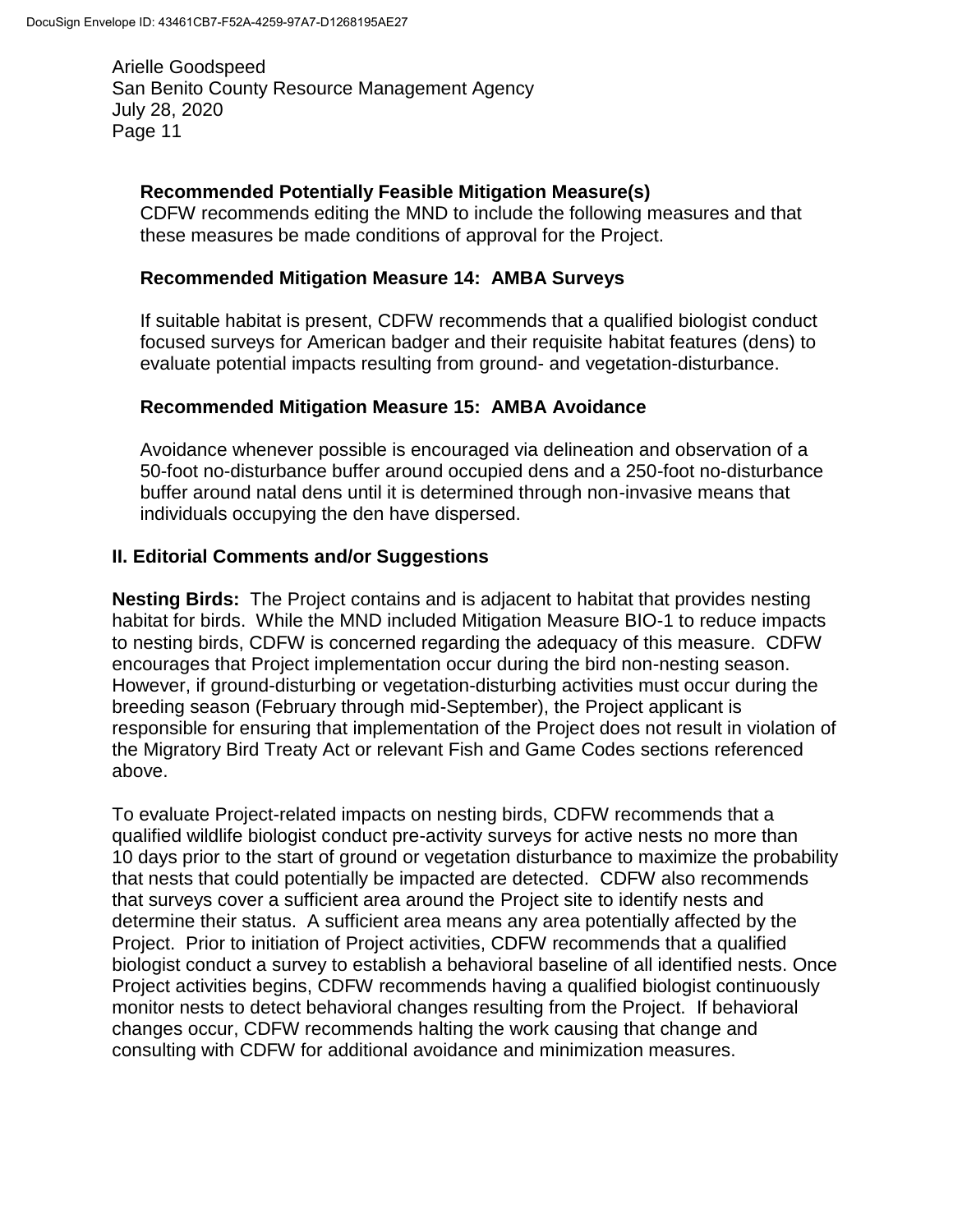If continuous monitoring of identified nests by a qualified wildlife biologist is not feasible, CDFW recommends a minimum no-disturbance buffer of 250 feet around active nests of non-listed bird species and a 500-foot no-disturbance buffer around active nests of non-listed raptors. These buffers are advised to remain in place until the breeding season has ended or until a qualified biologist has determined that the birds have fledged and are no longer reliant upon the nest or on-site parental care for survival. Variance from these no-disturbance buffers is possible when there is compelling biological or ecological reason to do so, such as when the Project site would be concealed from a nest site by topography. CDFW recommends that a qualified wildlife biologist advise and support any variance from these buffers and notify CDFW in advance of implementing a variance.

**Federally Listed Species:** CDFW recommends consulting with the USFWS on potential impacts to federally listed species including, but not limited to, California tiger salamander and California red-legged frog. Take under the Federal Endangered Species Act (FESA) is more broadly defined than CESA; take under FESA also includes significant habitat modification or degradation that could result in death or injury to a listed species by interfering with essential behavioral patterns such as breeding, foraging, or nesting. Consultation with the USFWS in order to comply with FESA is advised well in advance of any ground-disturbing activities.

### **ENVIRONMENTAL DATA**

CEQA requires that information developed in environmental impact reports and negative declarations be incorporated into a database which may be used to make subsequent or supplemental environmental determinations (Pub. Resources Code, § 21003, subd. (e)). Accordingly, please report any special status species and natural communities detected during Project surveys to CNDDB. The CNDDB field survey form can be found at the following link: https://www.wildlife.ca.gov/Data/CNDDB/Submitting-Data. The completed form can be mailed electronically to CNDDB at the following email address: CNDDB@wildlife.ca.gov. The types of information reported to CNDDB can be found at the following link: https://www.wildlife.ca.gov/Data/CNDDB/Plants-and-Animals.

### **FILING FEES**

If it is determined that the Project has the potential to impact biological resources, an assessment of filing fees will be necessary. Fees are payable upon filing of the Notice of Determination by the Lead Agency and serve to help defray the cost of environmental review by CDFW. Payment of the fee is required in order for the underlying project approval to be operative, vested, and final (Cal. Code Regs, tit. 14, § 753.5; Fish & G. Code, § 711.4; Pub. Resources Code, § 21089).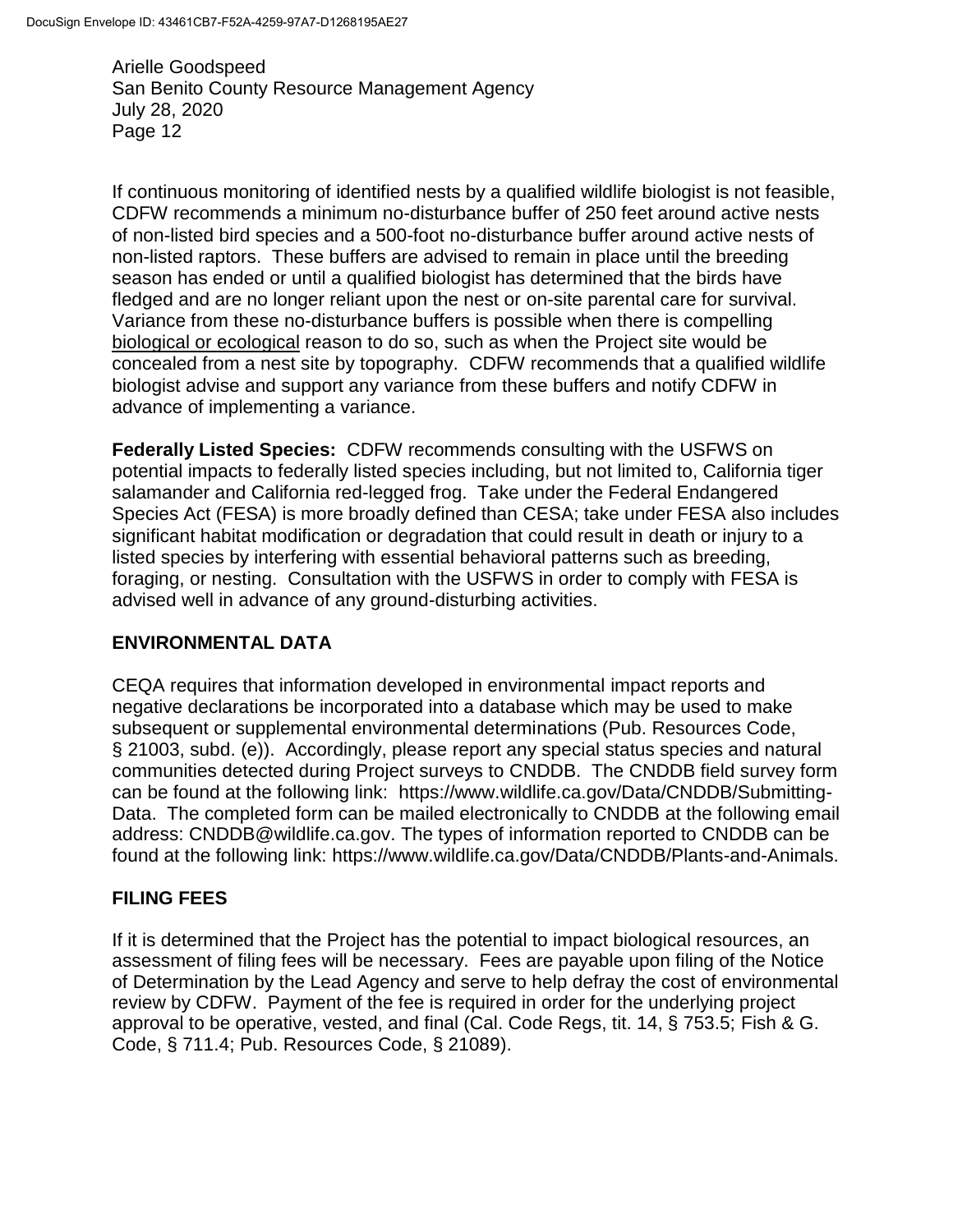CDFW appreciates the opportunity to comment on the Project to assist Fresno County Department of Public Works and Planning in identifying and mitigating the Project's impacts on biological resources.

More information on survey and monitoring protocols for sensitive species can be found at CDFW's website (https://www.wildlife.ca.gov/Conservation/Survey-Protocols). If you have any questions, please contact Kelley Nelson, Environmental Scientist, at the address provided on this letterhead, or by electronic mail at Kelley.Nelson@wildlife.ca.gov.

Sincerely,

-DocuSigned by: Bob Stafford

 $-5343A684FF02469...$ Bob Stafford for Julie A. Vance Regional Manager

Attachment 1

ec: Leilani Takano (leilani takano@fws.gov) United States Fish and Wildlife Service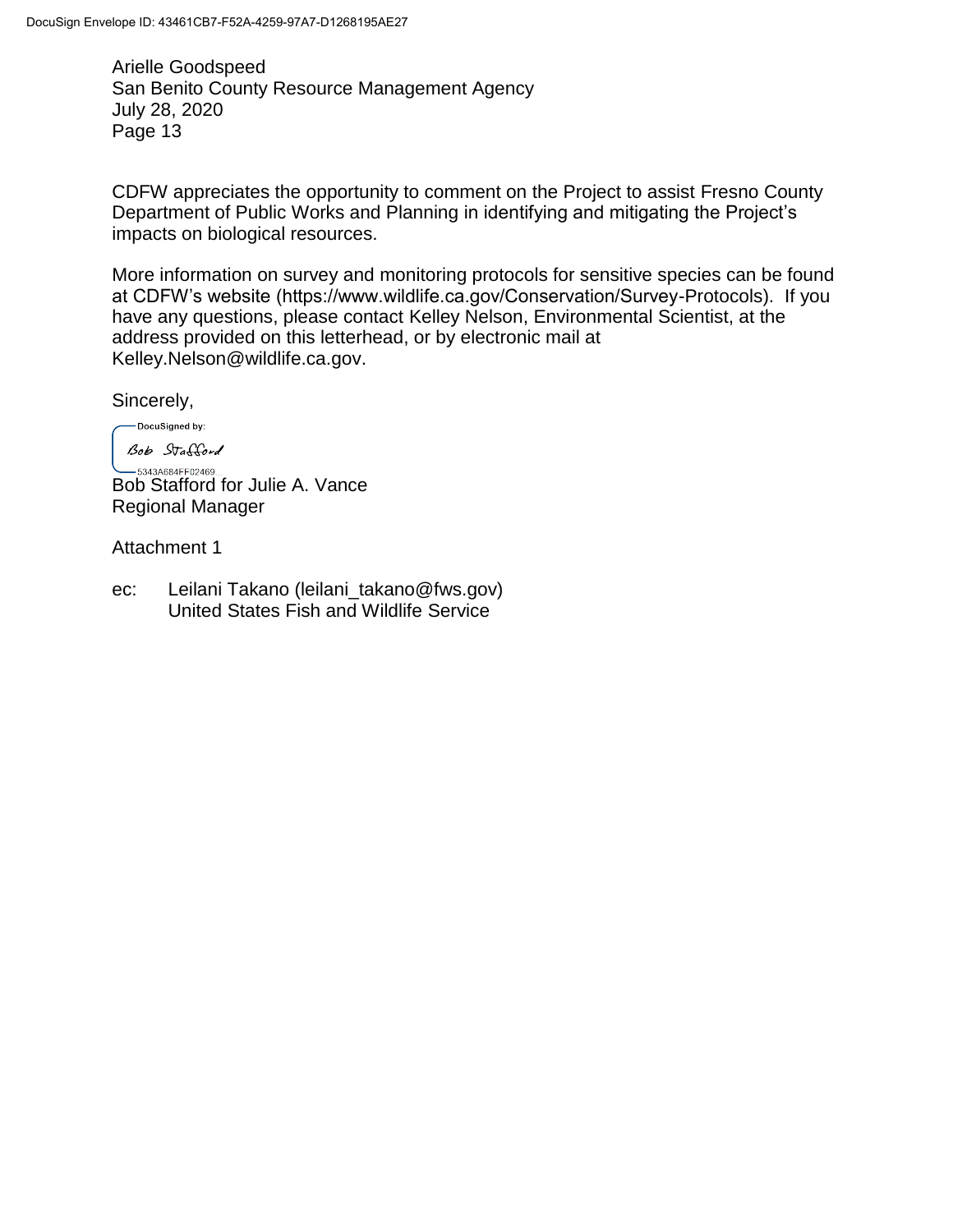### **Literature Cited**

- California Burrowing Owl Consortium. 1993. Burrowing owl survey protocol and mitigation guidelines. April 1993.
- California Department of Fish and Game (CDFG). 2012. Staff Report on Burrowing Owl Mitigation. California Department of Fish and Game.
- California Department of Fish and Wildlife (CDFW), 2015a. California Tiger Salamander Technical Review – Habitat, Impacts and Conservation. California Department of Fish and Wildlife, October 2015.
- CDFW. 2015b. Staff Guidance Regarding Avoidance of Impacts to Tricolored Blackbird Breeding Colonies on Agricultural Fields in 2015. March 19, 2015.
- CDFW. 2020. Biogeographic Information and Observation System (BIOS). https://www.wildlife.ca.gov/Data/BIOS. Accessed July 22, 2020.
- Gervais, J.A., D.D. Rosenberg, and L.A. Comrack. Burrowing Owl (*Athene cunicularia*) *in* Shuford, W.D. and T. Gardali, editors. 2008. California Bird Species of Special Concern: A ranked assessment of species, subspecies, and distinct populations of birds of immediate conservation concern in California. Studies of Western Birds 1. Western Field Ornithologists, Camarillo, California, and California Department of Fish and Game, Sacramento, California, USA.
- Gittleman, J. L., S. M. Funk, D. MacDonald, and R. K. Wayne. 2001. Carnivore conservation. Cambridge University Press, Cambridge, United Kingdom.
- Kelsey, R. 2008. Results of the tricolored blackbird 2008 census. Report submitted to U.S. Fish and Wildlife Service, Portland, OR, USA.
- Meese, R. J., E.C. Beedy, and W.J. Hamilton, III. 2014. Tricolored blackbird (Agelaius tricolor), The Birds of North America (P. G. Rodewald, Ed.). Ithaca: Cornell Lab of Ornithology; Retrieved from the Birds of North America: https://birdsnaorg.bnaproxy.birds.cornell.edu/Species-Account/bna/species/tribla. Accessed December 15, 2017.
- Meese, R.J. 2017. Results of the 2017 Tricolored Blackbird Statewide Survey. California Department of Fish and Wildlife, Wildlife Branch, Nongame Wildlife Program Report 2017-04, Sacramento, CA. 27 pp. + appendices.
- Orians, G.H. 1961. The ecology of blackbird (*Agelaius*) social systems. Ecol. Monogr. 31:285-312.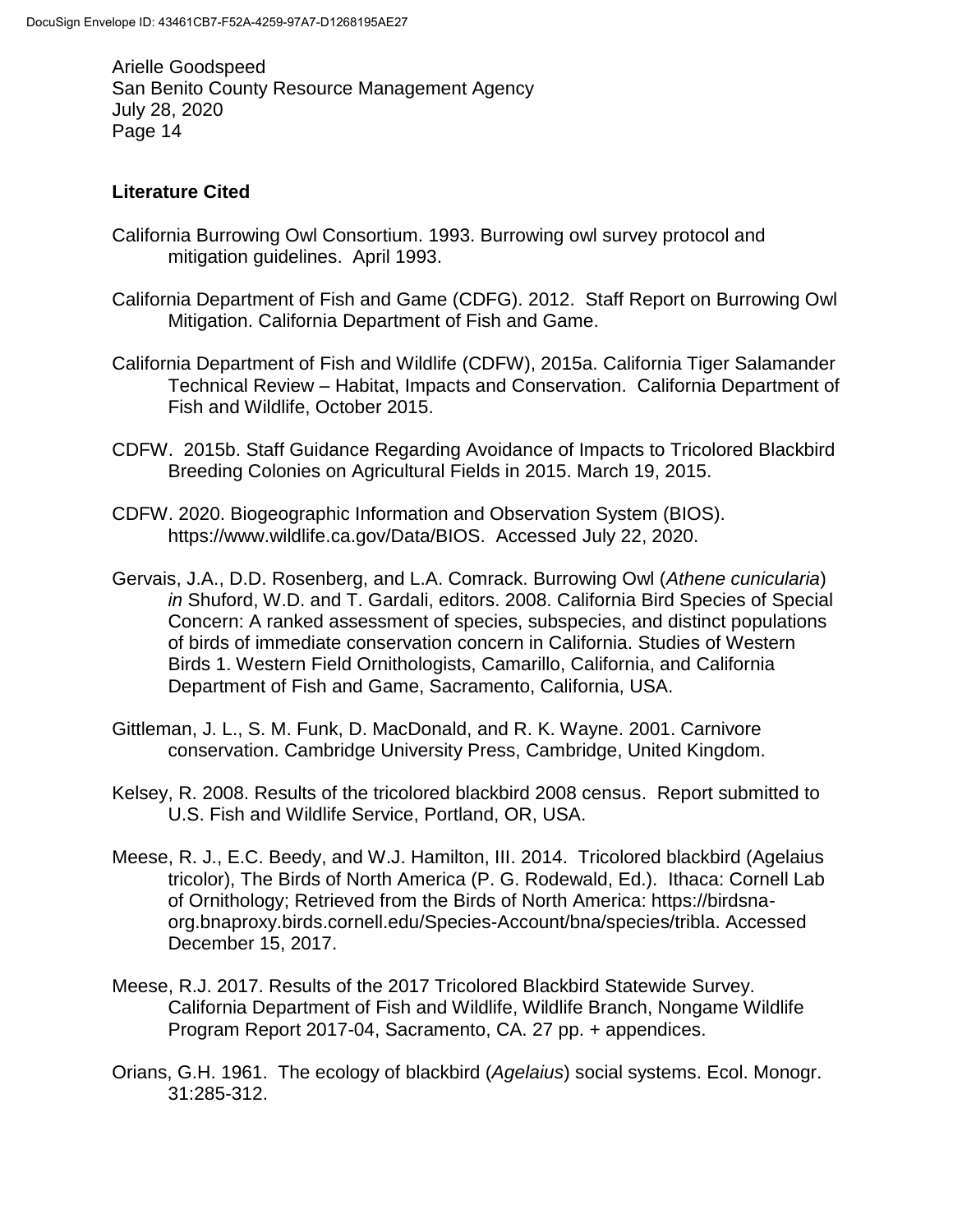- Searcy, C.A. and H.B. Shaffer. 2011. Determining the migration distance of a vagile vernal pool specialist: How much land is required for conservation of California tiger salamanders? *In* Research and Recovery in Vernal Pool Landscapes, D. G. Alexander and R. A. Schlising, Eds. California State University, Chico, California.
- Searcy, C.A., E. Gabbai-Saldate, and H.B. Shaffer. 2013. Microhabitat use and migration distance of an endangered grassland amphibian. Biological Conservation 158: 80-87.
- Thomson, R. C., A. N. Wright, and H. Bradley Shaffer, 2016. California Amphibian and Reptile Species of Special Concern. California Department of Fish and Wildlife and University of California Press.
- United States Fish and Wildlife Service (USFWS). 2002. Recovery Plan for the California Red-legged Frog (*Rana aurora draytonii*). U.S. Fish and Wildlife Service, Portland, Oregon. viii + 173 pp.
- USFWS. 2003. Interim Guidance on Site Assessment and Field Surveys for Determining Presence or a Negative Finding of the California Tiger Salamander, October 2003.
- USFWS. 2005. Revised Guidance on Site Assessment and Field Surveys for the California Red-legged Frog March 2005. 26 pp.
- USFWS. 2017a. Recovery Plan for the Central California Distinct Population Segment of the California Tiger Salamander (*Ambystoma californiense*). U. S. Fish and Wildlife Service, Region 8, Sacramento, California. June 2017.
- USFWS. 2017b. Species Account for California Red-legged frog. March 2017. 1 pp.
- Weintraub, K., T.L. George, and S.J. Dinsmore. 2016. Nest survival of tricolored blackbirds in California's Central Valley. The Condor 118(4): 850–861.
- Zeiner, D. C., W. F. Laudenslayer, Jr, K. E. Mayer, and M. White. 1990. California's Wildlife Volume I-III. California Department of Fish and Game, editor. Sacramento, CA, USA.